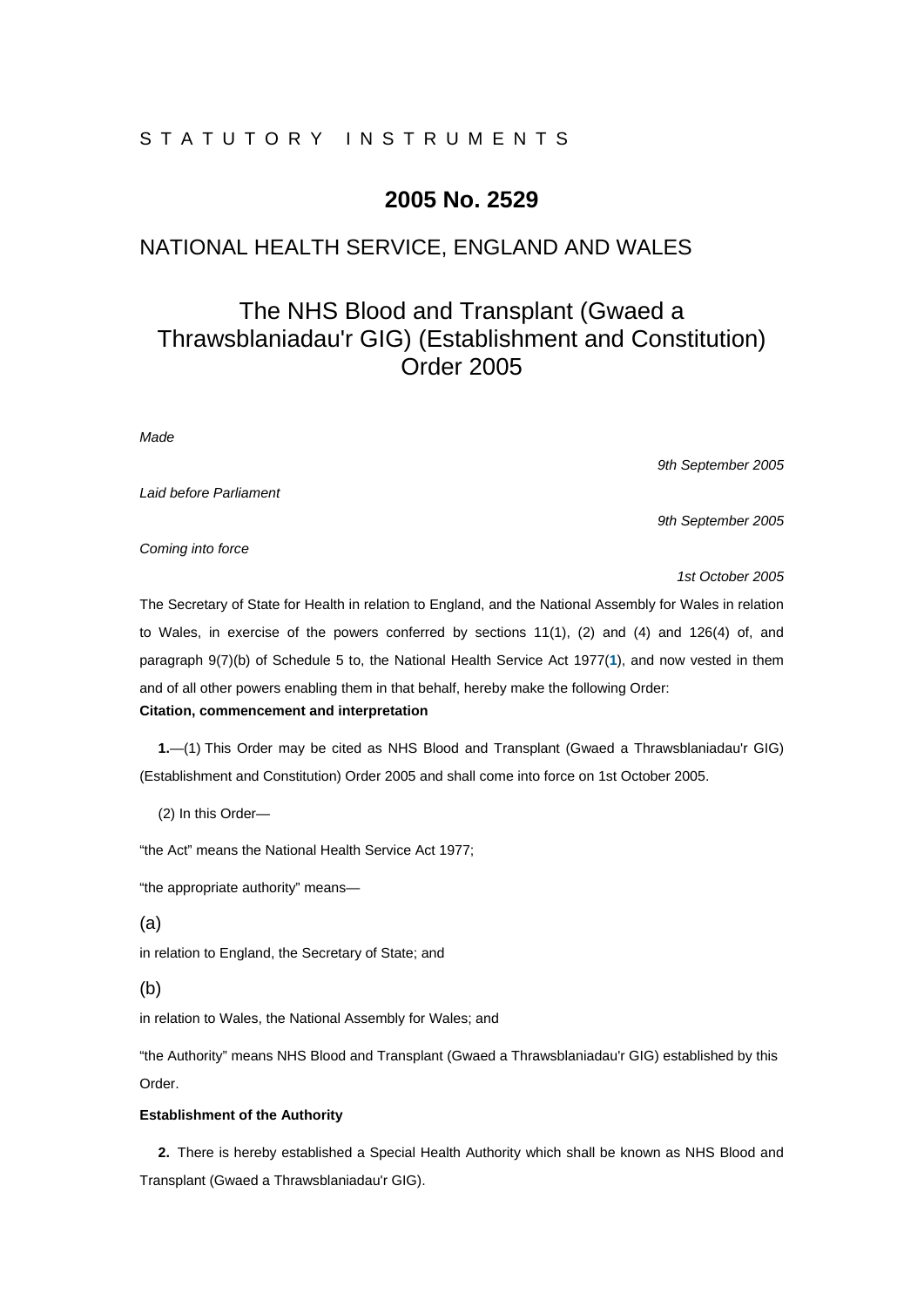### **Functions of the Authority**

**3.**—(1) Subject to and in accordance with such directions as the appropriate authority may give to the Authority(**2**), the Authority shall so as to promote or secure the effective provision of services under the Act perform such functions in connection with —

(a)collecting, screening, analysing, processing and supplying blood, blood products, plasma, stem cells and other tissues to the health service;

(b)the preparation of blood components and reagents;

(c)facilitating, providing and securing the provision of services to assist tissue and organ transplantation;

(d)such other functions,

as the appropriate authority may direct.

### **Constitution of the Authority**

**4.**—(1) The Authority shall consist of—

(a)a chairman;

(b)not more than eight members who are not officers of the Authority in addition to the chairman;

(c)not more than eight members who are officers of the Authority including the persons who for the time being hold the office of chief executive, director of finance and medical director.

(2) The members mentioned in paragraph (1)(b) above shall include a person with particular experience suited to the interests of Wales.

## **Remuneration of members**

**5.** The Authority is hereby specified for the purposes of paragraph 9(7)(b) of Schedule 5 to the Act (definition of "relevant authority" for the purposes of paying remuneration to members of certain Special Health Authorities).

### **Public meetings**

**6.** The Public Bodies (Admission to Meetings) Act 1960(**3**) shall apply to the Authority.

#### **Consequential Amendment Regulations**

**7.** The amendments in the Schedule are made in consequence of the establishment of the Authority.

Signed by authority of the Secretary of State for Health

*Rosie Winterton*  Minister of State Department of Health

# 9th September 2005

Signed on behalf of the National Assembly for Wales under section 66(1) of the Government of Wales Act 1998(**4**)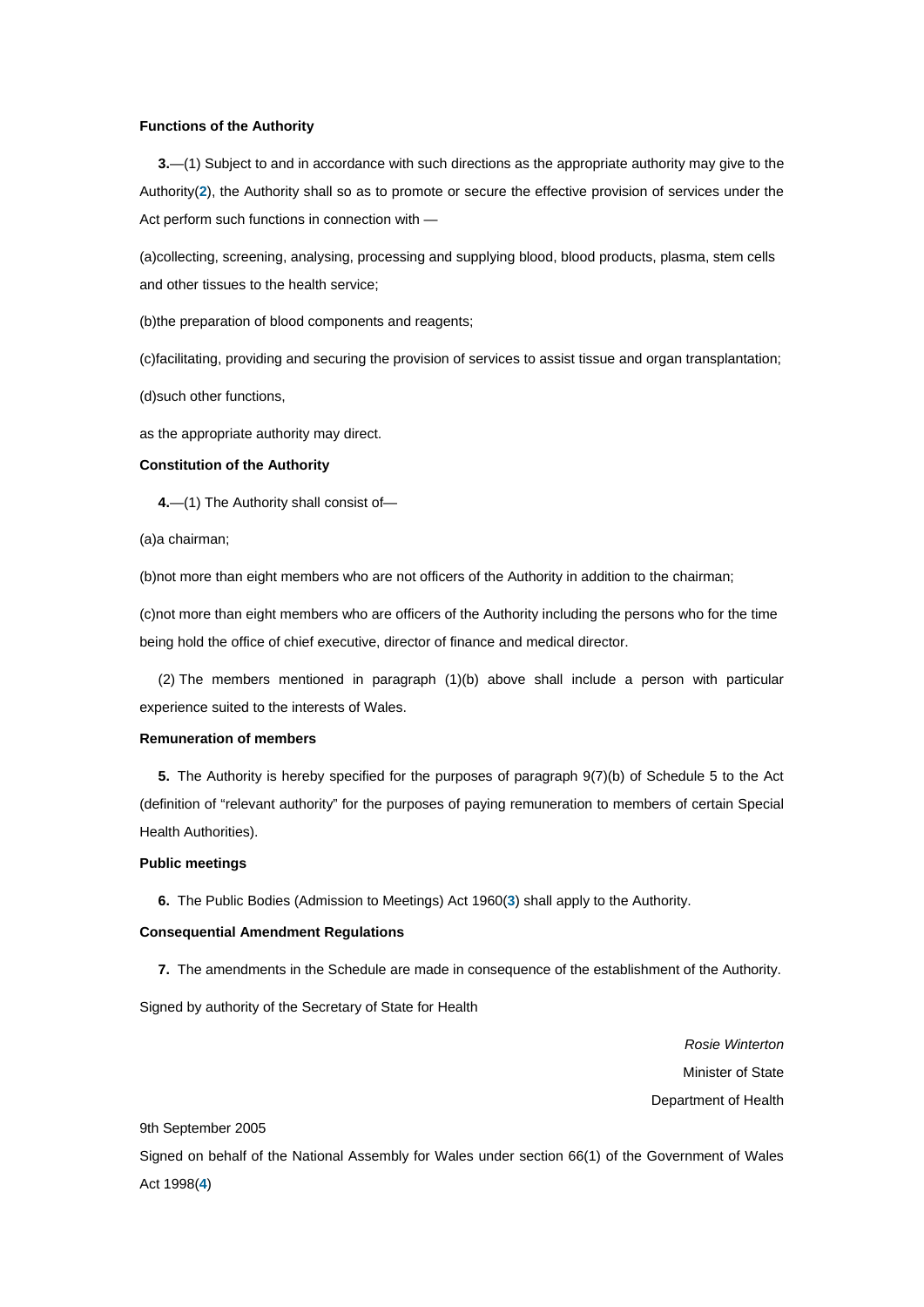## *D. Elis-Thomas*

#### The Presiding Officer of the National Assembly

#### 28th June 2005

#### Article 7

# SCHEDULEAMENDMENTS CONSEQUENTIAL ON THE ESTABLISHMENT OF THE NHS BLOOD AND TRANSPLANT (GWAED A THRAWSBLANIADAU'R GIG)

# *The National Health Service Trusts (Membership and Procedure) Regulations 1990*

**1.** In regulation 11(5) of the National Health Service Trusts (Membership and Procedure) Regulations 1990(**5**) (disqualification for appointment of chairman and non-executive directors) after sub-paragraph (g), insert –

"(h)the NHS Blood and Transplant (Gwaed a Thrawsblaniadau'r GIG).".

*The Health Authorities (Membership and Procedure) Regulations 1996*

**2.** In Schedule 2 to the Health Authorities (Membership and Procedure) Regulations 1996(**6**) (Special Health Authorities of which the chairman and members are not disqualified under regulation  $10(1)(q)$ ) insert in the appropriate alphabetical place "NHS Blood and Transplant (Gwaed a Thrawsblaniadau'r GIG),".

*"The Primary Care Trusts (Membership, Procedure and Administration Arrangements) Regulations 2000*

**3.** In Schedule 1 to the Primary Care Trusts (Membership, Procedure and Administration Arrangements) Regulations 2000(**7**) (Special Health Authorities of which the chairman and members are not disqualified under regulation 5(1)(e)) insert in the appropriate alphabetical place "NHS Blood and Transplant (Gwaed a Thrawsblaniadau'r GIG),".

# EXPLANATORY NOTE

*(This note is not part of the Order)* 

This Order provides for the establishment and constitution of a Special Health Authority, to be known as NHS Blood and Transplant (Gwaed a Thrawsblaniadau'r GIG) ("the Authority"), to exercise functions in connection with the collecting, screening, processing and supplying and analysing of blood, blood products, plasma, stem cells and other tissues, the preparation of blood components and reagents and facilitating, providing and securing the provision of services to assist tissue and organ transplantation and such other functions as the Secretary of State and the National Assembly for Wales may direct it to perform.

Article 2 of the Order establishes the Authority, the functions of which are described in article 3 and are to be specified more particularly in directions given by the Secretary of State and the National Assembly for Wales. Provision is also made for the constitution of the Authority (article 4), for the remuneration of its members (article 5), and for the admission of the public to meetings (article 6). Article 7 and the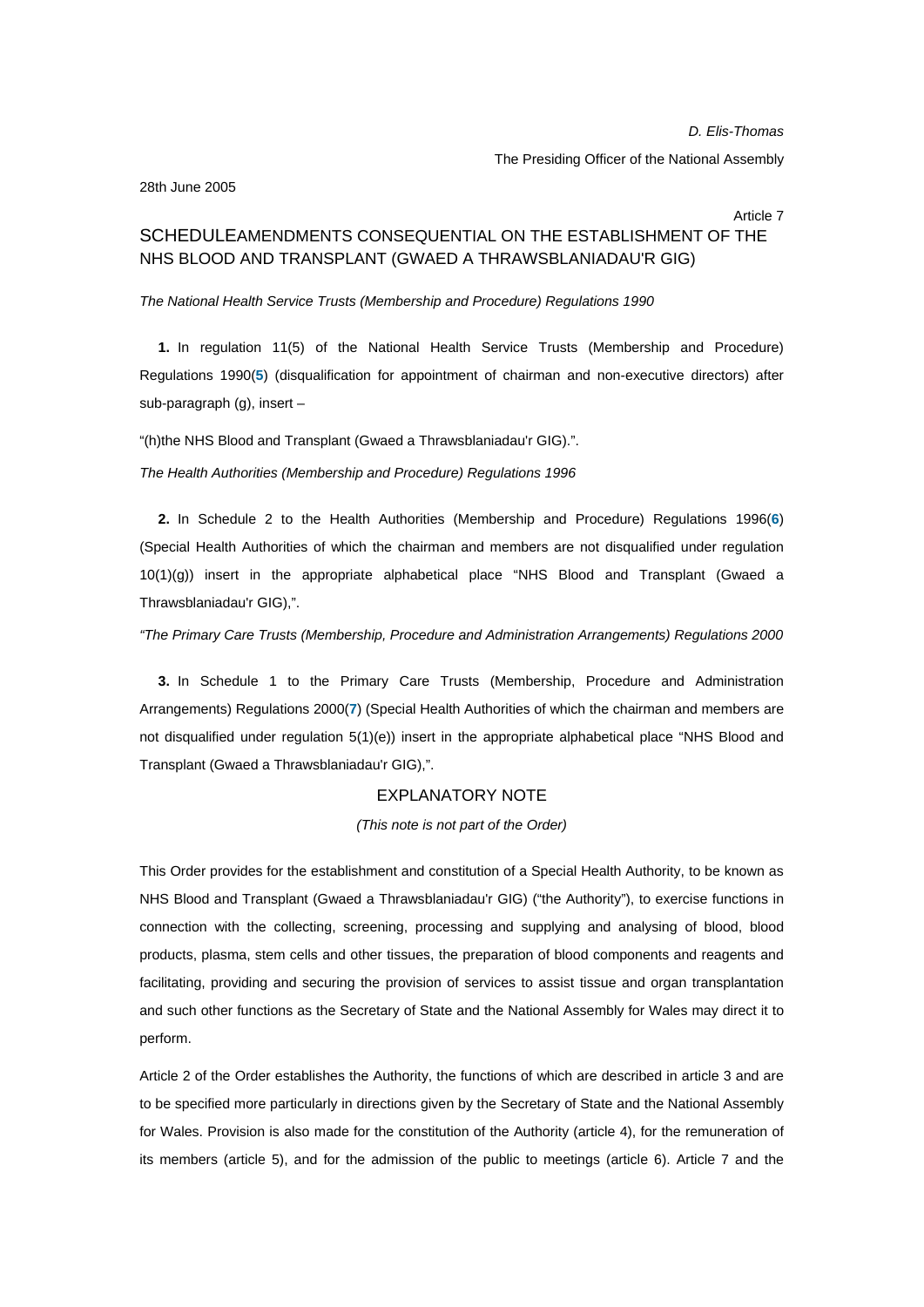Schedule make provision to ensure that a member of the Authority is not disqualified from membership of certain other NHS bodies.

(**1**)

1977 c. 49; section 11 was amended by section 2(1) of, and paragraph 2 of Schedule 1 to, the Health Authorities Act 1995 (c. 17) ("the 1995 Act") and section 65 of, and paragraphs 4 and 6 of Schedule 4 to, the Health Act 1999 (c. 8) ("the 1999 Act"); section 126(4) was amended by section 65(2) of the National Health Service and Community Care Act 1990 (c. 19) ("the 1990 Act"), section 65(1) of, and paragraphs 4 and 37(1) and (6) of Schedule 4 to, the 1999 Act, section 67(1) of, and paragraphs 5(1) and (13)(b) of Schedule 5 to, the Health and Social Care Act 2001 (c. 15) ("the 2001 Act"), sections 6(3)(c) and 37(1) of, and paragraphs 1 and 10(a) of Schedule 8 to, the National Health Service Reform and Health Care Professions Act 2002 (c. 17) ("the 2002 Act"). and section 184 of, and paragraph 38 of Schedule 11 and Part 4 of Schedule 14 to, the Health and Social Care (Community Health and Standards) Act 2003 (c. 43) ("the 2003 Act"); sub-paragraph (7) was inserted in paragraph 9 of Schedule 5 by section 1 of, and paragraph 7(2) of Schedule 1 to, the 1990 Act and amended by section 2(1) of, and paragraph 60(b) of Schedule 1 to, the 1995 Act and section 1(3) of, and paragraphs 1, 34(1) and (3)(b) of Schedule 1 to the 2002 Act The functions of the Secretary of State under these provisions are, so far as exercisable in relation to Wales, transferred to the National Assembly for Wales by article 2(a) of the National Assembly for Wales (Transfer of Functions) Order 1999, S.I. 1999/672, as amended by section 66(4) and (5)(a) of the 1999 Act, section 67(a) of, and paragraph 12(1) and (3) of Schedule 5 to, the Health and Social Care Act 2001 (c. 15) ("the 2001 Act") and section 196 of, and Part 4 of Schedule 14 to, the Health and Social Care (Community Health and Standards) Act 2003 (c. 43) on a date to be appointed.

## (**2**)

See, in particular, sections 16D, 17 and 18 of the National Health Service Act 1977 (c. 49); section 16D was inserted by section 12(1) of the 1999 Act and amended by sections 1(3), 3(1) and (2) of, and paragraphs 1 and 6(a) of Schedule 1 to, the 2002 Act; section 17 was inserted by section 12(1) of the 1999 Act and amended by section 67(1) of, and paragraph 5(1) and (3) of Schedule 5 to, the 2001 Act and section 1(3) of, and paragraphs 1 and 7 of Schedule 1 to, the 2002 Act; section 18 was amended by sections 2(1), 5(1) and 3(8) of, and paragraph 9(b) and (c)(ii) of Schedule 1 and Schedule 3 to, the 1995 Act, section 12(3) and (4) of the 1999 Act and sections 1(3), 3(1), (5)(a) and (b) and 37(2) of, and paragraphs 1 and 9 of Schedule 1 and Part 1 of Schedule 9 to, the 2002 Act**.**

(**3**)

1960 c. 67; see paragraph 1(g) of the Schedule to the Act, which was inserted by paragraph 91 of Schedule 1 to the 1995 Act.

(**4**) 1998 c. 38.

(**5**)